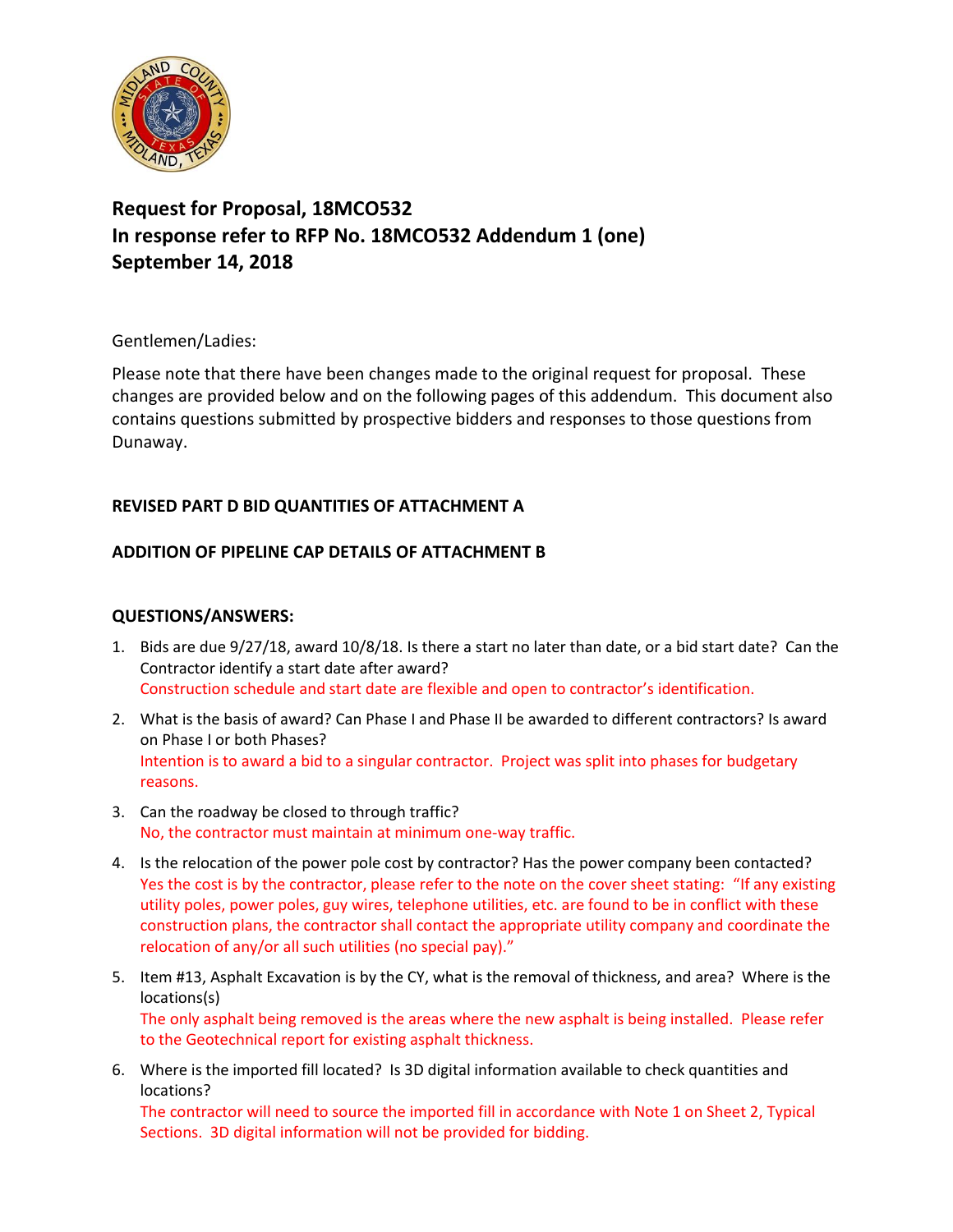- 7. Item #5, Prime, what material is acceptable? What is the application rate used for the quantity? MC-30, AE-P, EAP&T, and PCE, as stated in the specification for Item 300: Asphalts, Oils, and Emulsions, are acceptable materials to be used for Prime. The application rate is dependent on the material used and should be sufficient to reduce dust and provide good adhesion. Too high of a rate will inhibit proper adhesion. IF AE-P, EAP&T, or PCE are used, adequate penetration into the base material must also be ensured. Please include in your bid which of these specific materials and the application rate you are intending to use.
- 8. Item #6, what grade of flexible base is required? Please refer to Note 3 on Sheet 2, Typical Sections.
- 9. The base item is by the SY for 11" base, what about the 8" & 6"? This item should state "Flexible Base" not "11 Flexible Base." Because it is the intent to reuse the existing base material and add extra material to the total an 11" thickness, the thickness to be added varies along the roadway. The naming convention will be revised in Addendum No. 1.
- 10. The base quantity does not appear to correct, can it be checked? Quantity & Units revised per Addendum No. 1
- 11. Item #7, TxDOT allows up to 3" of the Item 340, Type D to be placed in one lift, is this acceptable? No, two (2) lifts will be required in accordance with TxDOT's Pavement Manual.
- 12. Item #9 & #10 indicate striped, should this be solid? Revised per Addendum No. 1.
- 13. Item #15, 16 ea 32' x 25' Pitched Conc Pmt section, I only find 4 locations, none of them are 25' long?

Concrete pitched pavement section lengths vary by installation. Quantities broken down into individual 32' x 25' sections for ease of quantifying. (Example: At Sta. 10+100, the plans call for 32' x 175' pitched concrete pavement section which equates to seven  $(7) - 32' \times 25'$  pitched concrete pavement sections.)

- 14. Sheet #37, there is no detail for the Overflow structure. Detail A-A, & B-B are for the rock check dam. Can you provide the dimensioned cross sections? See Silt Fence Stone Overflow Structure detail on Sheet 37.
- 15. Sheet 11-13, 16-19, &23 show 17ea hatched driveways. They reference detail sheet 2. Are these quantities in excavation, subgrade, and base items? Yes, the material quantities for the driveways were included in the excavation, subgrade and base material items.
- 16. Sheet 1, general notes indicates testing by contractor, is this correct? Testing is to be provided by the County. The note on Sheet 1, General Notes, refers to any retesing required, or extra testing requested by the engineer is at the contractor's expense.
- 17. Removal of gravel driveways, 10 ea, is this in the excavation? Yes, this quantity is included in the excavation.
- 18. Where is the pipeline cap located? 60' x 5'/9 = 33.33 sy, not 11 sy? Class A is 3000 psi, detail requires 3500 psi, what is required? Please see the revised detail stating 3500 psi for concrete. Unit quantities revised per Addendum No. 1. The 11 each Pipeline cap quantity was determined based off survey data of location of pipelines and assumed pipeline depths. Final deliverable quantity may vary depending on actual pipeline depths determined by field locating during construction.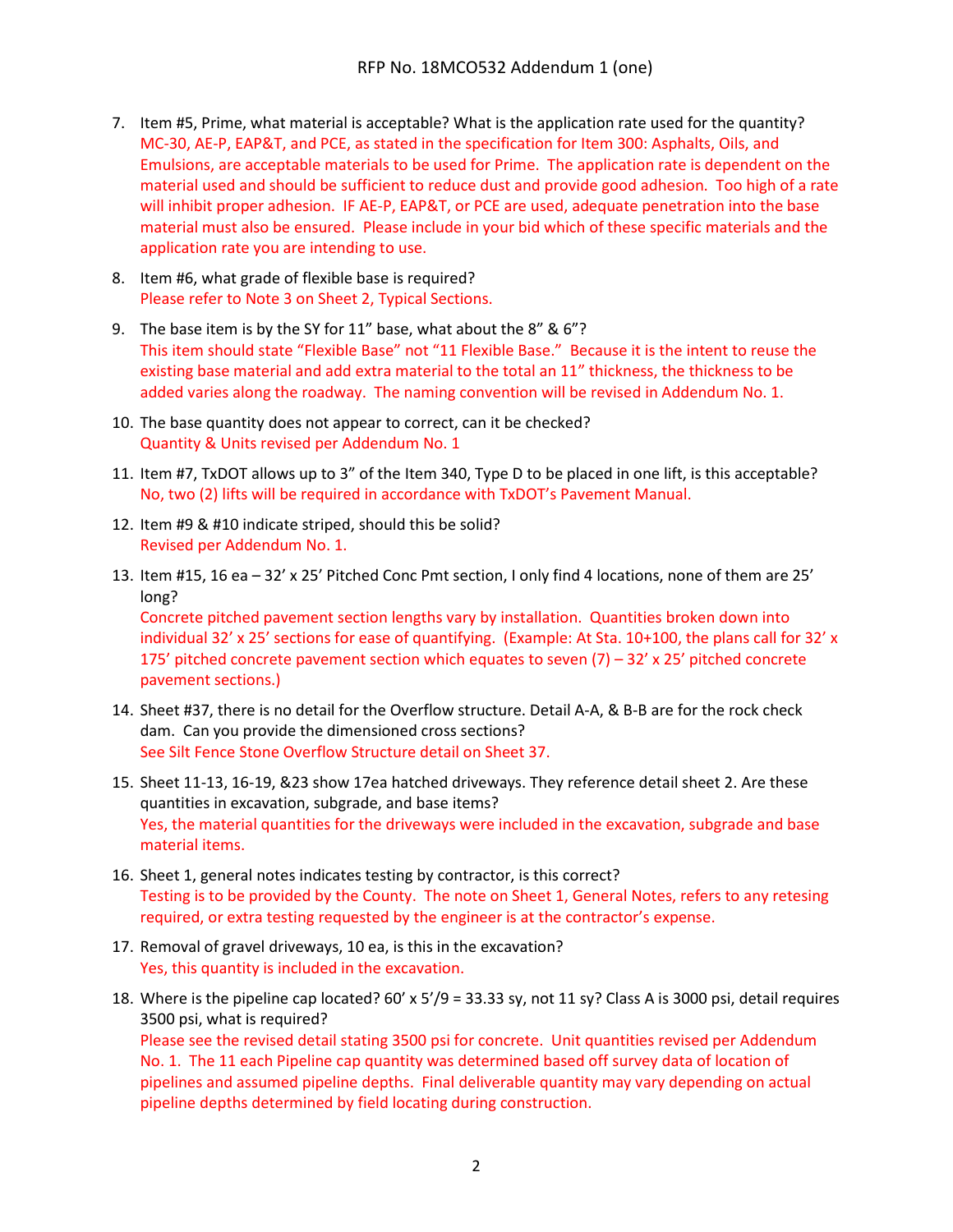- 19. What about a schedule? A roughly start date? Construction scheduling and start date are flexible and open to contractor's identification.
- 20. Does this RFP require a Bid Bond? No.
- 21. Both phases have excavation and import fill. Is all of the excavation used for embankment and we need the import to complete grades? No embankment bid item. Yes, the Excavation and Import Fill bid items are to be used to complete grades as shown on the plans. The (TxDOT) embankment bid item is not used, as the material for Improt Fill is specified in Note 1 on Sheet 2 of the Plans.
- 22. Item 17, 60' x 5' Pipeline Cap, 11sy, I found 8 locations on the plan & profile sheets.  $60' \times 5' \times 8' =$ 2,400 sf  $/ 9$  = 266.7 sy, please clarify quantities. Quantities and units revised per Addendum No. 1.
- 23. Is Phase II a standalone bid? Project intended to be single road construction project; but split into phases based off available budget and engineer's Opinion and Probable Construction Cost.
- 24. Item #12, Asphalt Excavation is by the CY, what is the removal thickness, and area? Where is the location(s)?

The only asphalt being removed is in the areas of roadway where the new asphalt is being installed. Please refer to the Geotechnical report for existing asphalt thickness.

25. Item #14, 17 ea – 32' x 25' Pitched Conc Pmt section, I only find 4 locations, none of them are 25' long?

Concrete pitched pavement section lengths vary by each installation. Quantities broken down into individual 32' x 25' sections for ease of quantifying. (Example: At Sta. 10+100, the plans call for 32' x 175' pitched concrete pavement section which equates to seven  $(7)$  – 32' x 25' pitched concrete pavement sections.)

- 26. Sheet 27, 29-30, 33-34, & 36 show 7ea hatched driveways. They reference detail sheet 2. Are these quantities in excavation, subgrade, and base items? Yes, the material quantities for the driveways were included in the excavation, subgrade and base material items.
- 27. Removal of gravel driveways, 7 ea, is this in the excavation? Yes.
- 28. Pipeline cap detail, Class A is 3000 psi, detail requires 3500 psi, what is required? 3500 psi. She sheet revision.
- 29. Bid item #15 32'x26' Pitched Concrete Pavement Section 16 EA, the plans show 17 EA? Please see revised quantity sheets per Addendum No. 1.
- 30. Bid Item #17 60'x5' Pipeline Cap 11 SY, according to the plans, this quantity should be 8 EA (not SY)? Please see revised quantity sheets per Addendum No. 1.
- 31. Bid Item #15 32'x25' Pitched Concrete Pavement Section 17 EA, the plans show 16 EA? Please see revised quantity sheets per Addendum No. 1.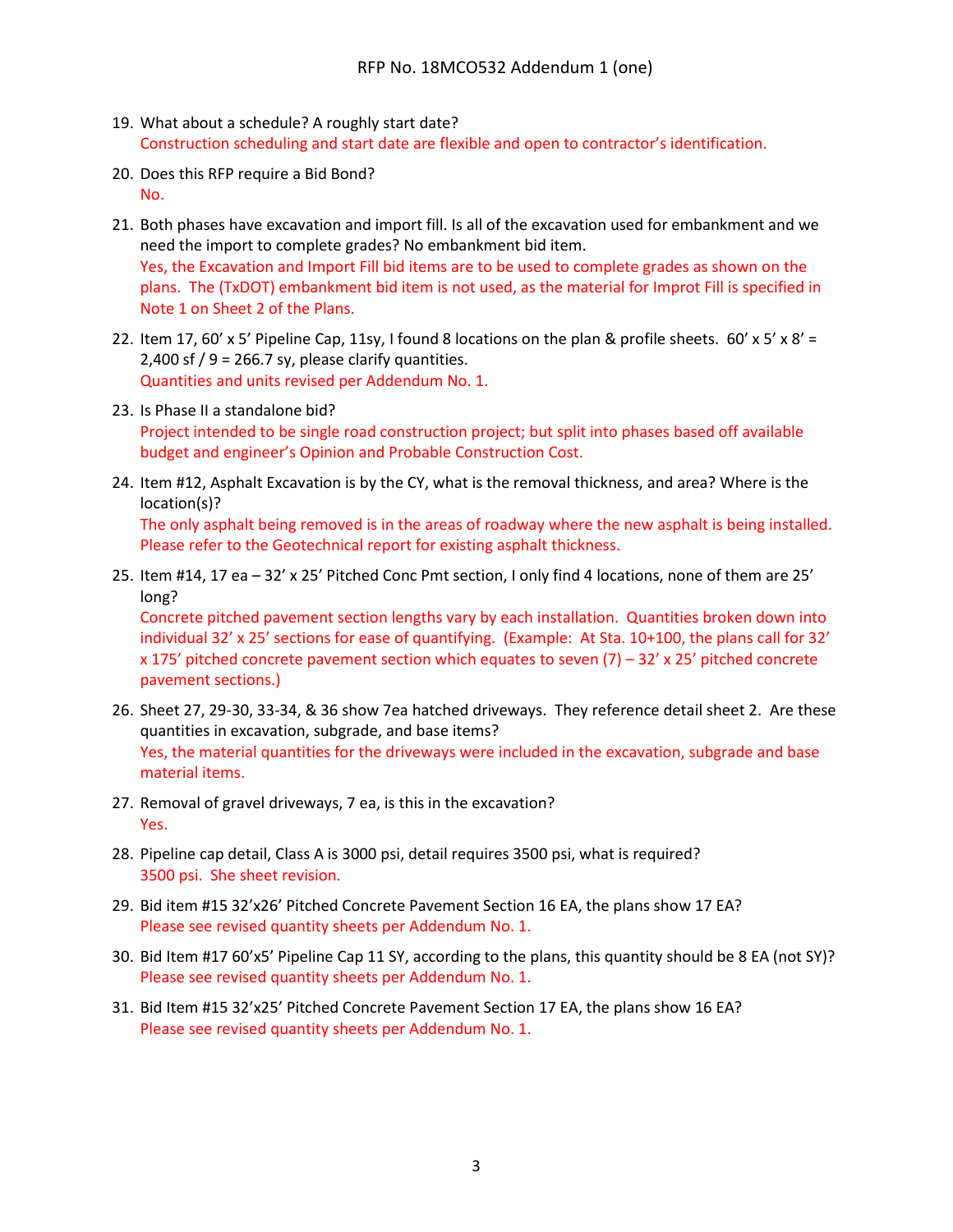| ЛŔ<br>I OF:      | <b>PIPELINE CAP DETAILS</b> |                           |
|------------------|-----------------------------|---------------------------|
| G OR<br>EY       | <b>COUNTY ROAD 1160</b>     | <b>SHEET</b>              |
| <b>FOR</b><br>NТ | <b>MIDLAND COUNTY</b>       | DA PROJECT<br>B001484.021 |



TYPICAL DETAILS.dwg<br>Jessica Schuttler Thursday, September 20, 2018<br>4: Thursday, September 20, 2018<br>1: 10:18:06 AM

| BENCHMARK INFORMATION: |
|------------------------|
|                        |

FOUND NGS MONUMENT "Z 1451" BENCHMARK DISC SET IN THE SOUTHEAST ABUTMENT OF A BRIDGE OVER U.S. HWY 80, 148.9FT<br>NORTHEAST OF THE NEAR RAIL, 9.3FT EAST-SOUTHEAST OF A UTILITY POLE. PUBLISHED ELEVATION: 2875.28' NAVD88 DATUM.

<u>SITE BENCHMARK:</u>

SET 5/8" IRON ROD WITH RED CAP STAMPED "DUNAWAY CONTROL" NEAR THE INTERIOR ELL CORNER OF A WELL PAD, APROX. 765' WEST OF FM 1788 AND APROX. 3400' NORTH OF U.S. HWY 80. NAD83 GRID COORDINATES: N: 10, 370, 711.46' E: 1, 709, 814.32'  $NAVDB8$  ELEVATION = 2889.37'.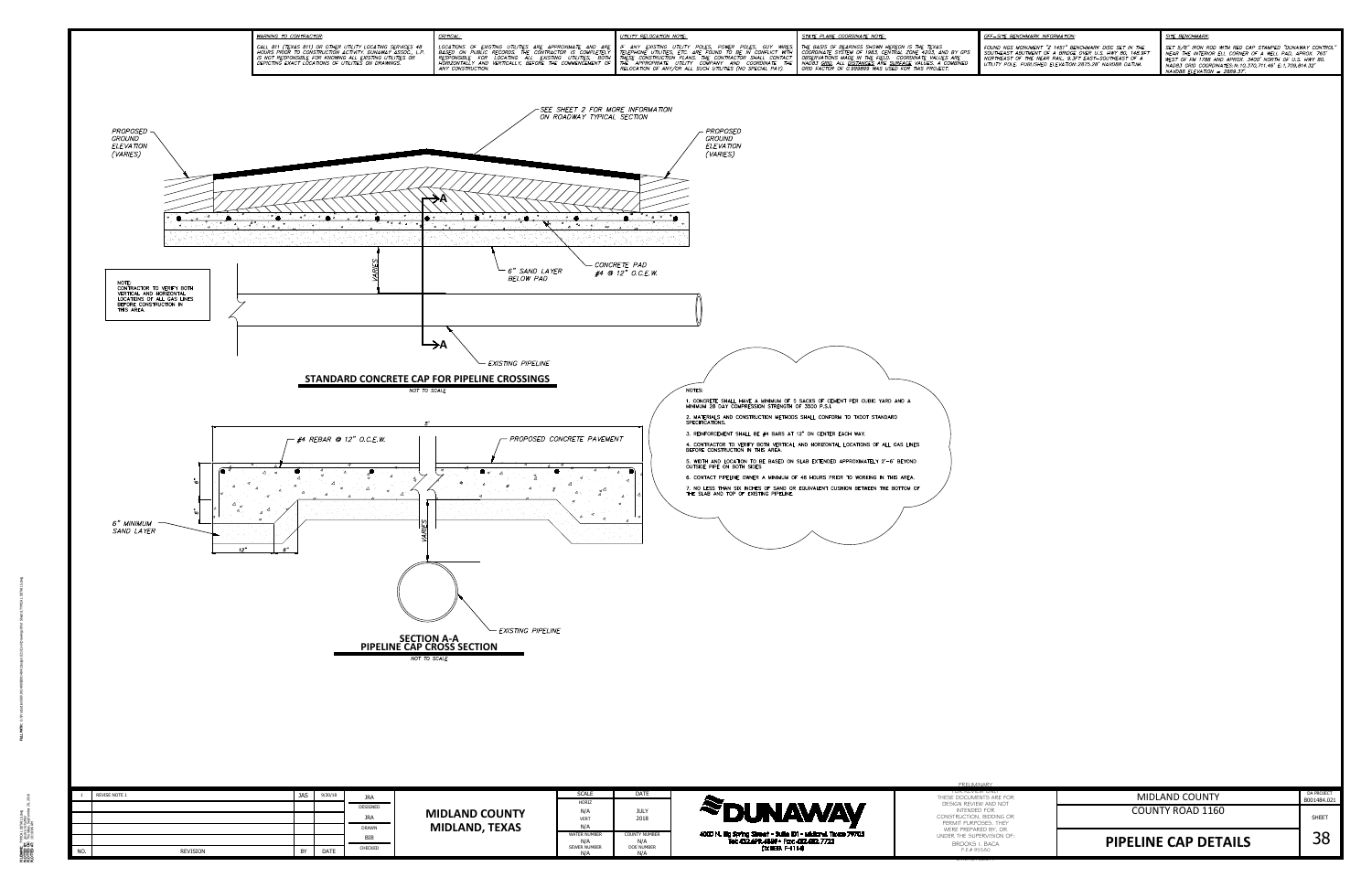| Paving, Grading, and Drainage Improvements to serve County Road 1160 - Phase I |                                                                                     |                       |            |                   |       |  |  |
|--------------------------------------------------------------------------------|-------------------------------------------------------------------------------------|-----------------------|------------|-------------------|-------|--|--|
|                                                                                | County Project No.<br><b>Roadway Improvements to serve</b><br><b>Midland County</b> |                       |            |                   |       |  |  |
| <b>Base Bid</b><br>Item Description                                            |                                                                                     | Quantity              | Unit       | <b>Unit Price</b> | Total |  |  |
| $\mathbf{1}$                                                                   | Preparation of R.O.W. (60' ROW)                                                     | 172                   | <b>STA</b> |                   |       |  |  |
| $\overline{2}$                                                                 | Excavation/Earthwork                                                                | 9,641                 | <b>CY</b>  |                   |       |  |  |
| $\mathbf{3}$                                                                   | <b>Imported Fill</b>                                                                | 2,989                 | <b>CY</b>  |                   |       |  |  |
| 4                                                                              | Subgrade Preparation                                                                | 68,472                | SY         |                   |       |  |  |
| 5                                                                              | <b>Prime Coat</b>                                                                   | 4,083                 | GAL        |                   |       |  |  |
| 6                                                                              | <b>Flexible Base</b>                                                                | 13,610                | <b>CY</b>  |                   |       |  |  |
| 7                                                                              | HMA Pavement - 3" thickness - Type D                                                | 10,499                | <b>TON</b> |                   |       |  |  |
| 8                                                                              | Sawcut Existing Asphalt (full depth)                                                | 233                   | LF         |                   |       |  |  |
| 9                                                                              | Reflective Marking (Type 1) 4" Double Yellow<br>Solid                               | 17,118                | LF         |                   |       |  |  |
| 10                                                                             | Reflective Marking (Type 1) 4" White Solid                                          | 34,236                | LF         |                   |       |  |  |
| 11                                                                             | 24" Stop Bar Pavement Marking                                                       | 75                    | LF         |                   |       |  |  |
| 12                                                                             | Surface Preparation for Pavement Marking                                            | 51,354                | LF         |                   |       |  |  |
|                                                                                | 13   Asphalt Excavation - 1.5" thickness                                            | 2,181                 | CY         |                   |       |  |  |
| 14                                                                             | Asphalt Haul Off                                                                    | 2,181                 | <b>CY</b>  |                   |       |  |  |
| 15                                                                             | 32'x25' Pitched Concrete Pavement Section                                           | 17                    | EA         |                   |       |  |  |
| 16                                                                             | Pitched Concrete Pavement Section at<br>Intersection (250 SY)                       | $\mathbf 1$           | EA         |                   |       |  |  |
| 17                                                                             | 60'X5' Pipeline Cap                                                                 | 11                    | EA         |                   |       |  |  |
| 18                                                                             | <b>Erosion Control</b>                                                              | $\mathbf 1$           | LS.        |                   |       |  |  |
| 19                                                                             | <b>Traffic Control</b>                                                              | $\mathbf{1}$          | LS.        |                   |       |  |  |
| 20                                                                             | Mobilization                                                                        | $\mathbf{1}$          | LS.        |                   |       |  |  |
|                                                                                |                                                                                     | <b>TOTAL BASE BID</b> |            |                   |       |  |  |